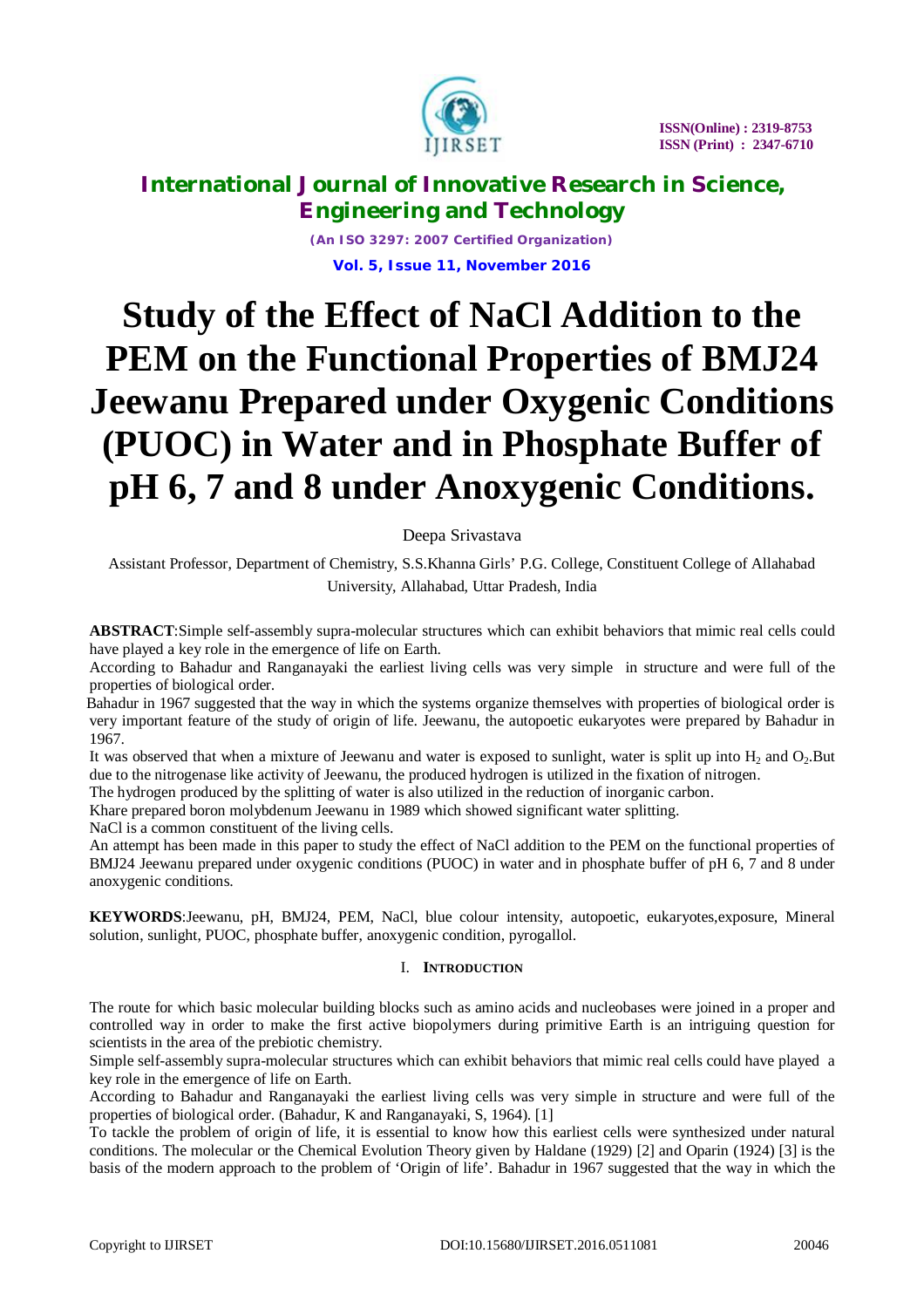

*(An ISO 3297: 2007 Certified Organization)*

#### **Vol. 5, Issue 11, November 2016**

systems organize themselves with properties of biological order is very important feature of the study of origin of life. (Bahadur, 1967). [4]

The problem of origin of life in investigated basically in order to find out the natural condition under which the replicating, self-sustaining systems were produced. (Blum, 1961, Bahadur and Ranganayaki, 1966). [5,6]The origin of life can be approached the best way if life and the living systems are considered in the light of functional properties as a functional class offers a robust and fruitful framework for posing and approaching scientific and conceptual questions about living systems. (Bahadur and Ranganayaki, 1980). [7]

It was observed that when a mixture of Jeewanu and water is exposed to sunlight, water is split up into  $H_2$  and  $O_2$ . But due to the nitrogenase like activity of Jeewanu, the produced hydrogen is utilized in the fixation of nitrogen. Kumar in 1982 estimated the fixed nitrogen of the exposed mixture and thus confirmed the fixation of nitrogen by Jeewanu chemically. (Kumar, 1982). [8]

The hydrogen produced by the splitting of water is also utilized in the reduction of inorganic carbon. (Smith et al, 1981).[9]They observed that on exposure to light from a mercury lamp, the aqueous mixture of Jeewanu, NaHCO3 and water shows the appearance of  ${}^{14}C$  in the organic material.

When the Jeewanu water mixture is kept in Warburg's flask, which is attached to the manometer filled with mercury and the entire apparatus is exposed to sunlight and kept in shade after some time, it is observed that the pressure in the flask is changed. Three reactions take place in the flasks: (i) splitting of water (ii) fixation of nitrogen (iii) loss of fixed nitrogen and the change in the pressure of the flasks might be due to the resultant of the gases evolved and fixed by these reactions. Reaction (i) is photochemical and stops as soon as light is cut off. Reaction (ii) and (iii) are ionic in nature in presence of molybdenum Jeewanu which has nitrogenase like material and takes place both in light and shade. Although third reaction is slower than the second reaction and takes place all the time during the nitrogen fixation but can be observed in shade only after all the hydrogen set free is utilized in the fixation of nitrogen and is topped as the pressure of the Warburg's flask increases.

In light, Jeewanu splits water molecule to hydrogen and oxygen and this increases the pressure in the Warburg's flasks. The hydrogen produced is very active and combines with nitrogen of the air of the overhead space of the mixture of Warburg's flasks. In presence of molybdenum Jeewanu having nitrogenase like activity, the ionic reaction of combination of hydrogen and nitrogen takes place both in light and shade. The increase in pressure due to the water splitting is completely stopped in shade and so the combination of hydrogen and nitrogen is more prominently observed in shade.

When kept in shade, a decrease in the pressure of the flasks is observed. This can be explained in the following manner: When nitrogen combines with hydrogen, it can do in three ways (i) one volume of nitrogen combines with three volumes of hydrogen to give ammonia, (ii) one volume of nitrogen combines with two volumes of hydrogen giving hydrazine or (iii) one volume of nitrogen combines with one volume of hydrogen to produce diimine.

1.  $N_2 + 3H_2O \rightarrow 2NH_3 + 1.1/2 O_2$ 

$$
\text{(Ammonia)}2. \quad N_2 + 2H_2O \rightarrow NH_2-NH_2 + O_2
$$

 (Hydrazine) 3.  $N_2 + H_20 \rightarrow NH = NH + \frac{1}{2}O_2$ 

#### (Diimine)

In these reactions, from one volume of nitrogen  $1.1/2$ , 1 and  $\frac{1}{2}$  volume of oxygen will be produced. When ammonia is formed, there will be an increase of 1.1/2 volumes of gas in the mixture per one volume of nitrogen combined, and so an increase in pressure of the Warburg's flask will be observed. In the formation of hydrazine, as one volume of nitrogen combines with one volume of hydrogen leaving one volume of oxygen, there is no change in the volume of the gas in the flask and thus no change in the pressure of the flask will be observed. But when diimine is formed, there will be a decrease of  $\frac{1}{2}$  volume of gas in the overhead space of the flask, as only half volume of oxygen will be left. Thus decrease of pressure can be observed only if nitrogen combines with hydrogen to produce diimine when the hydrogen needed is coming by the splitting of water molecules.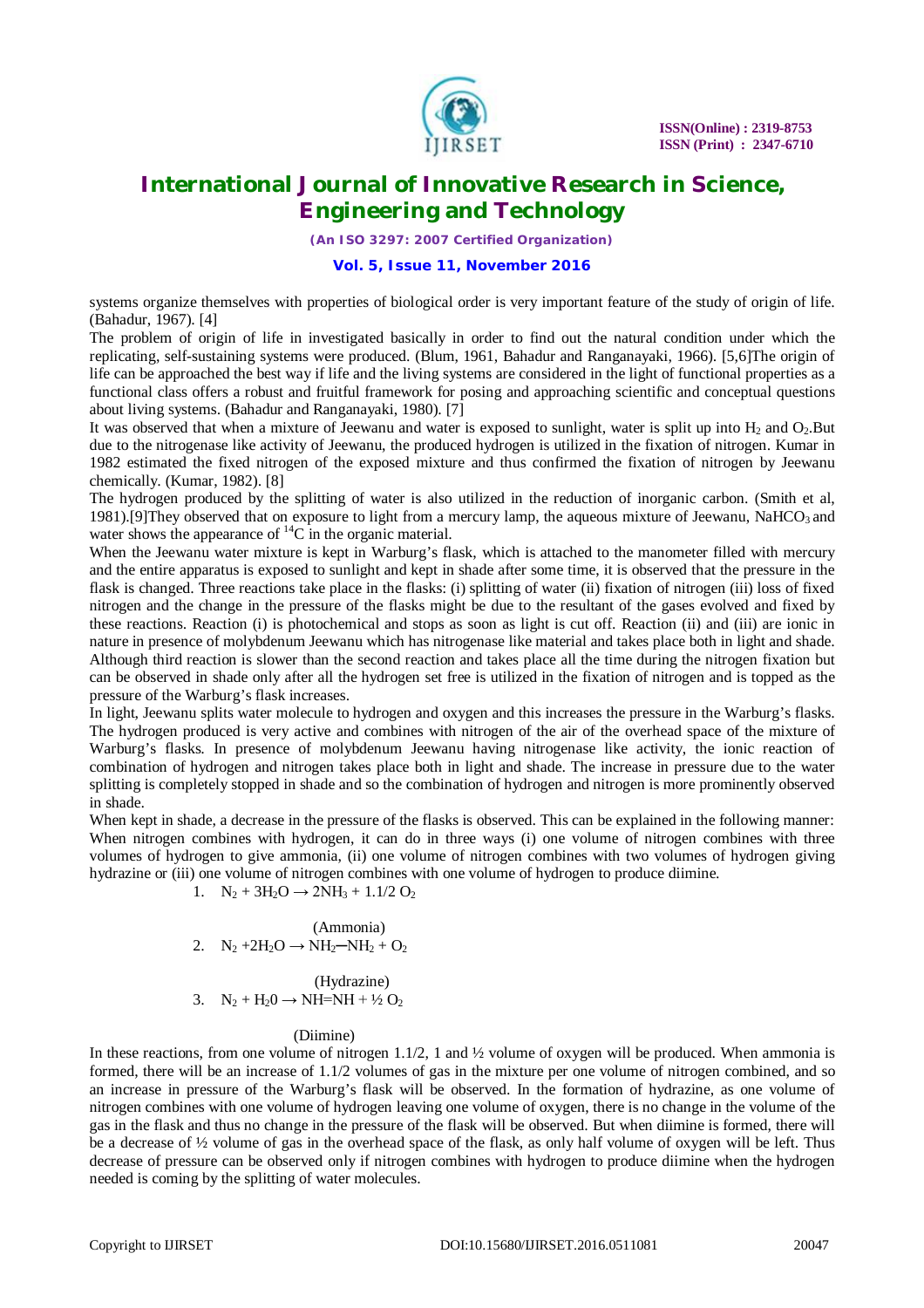

*(An ISO 3297: 2007 Certified Organization)*

### **Vol. 5, Issue 11, November 2016**

Yogesh Khare (1989) prepared boron molybdenum Jeewanu and reported that addition of sodium borate in the PEM in which Jeewanu are prepared, decreased the size of the Jeewanu and increased their number. (Khare, Y, 1989).[10] It has further been observed that that the BMJ Jeewanu shows significant water splitting.

Sodium chloride is widely distributed in nature. About 2.8% sodium chloride is found dissolved in sea water and it is a common constituent of the living cells.

Bahadur and Ranganayaki (1970) have observed that the organo- molybdenum microstructures are able to split water into hydrogen and oxygen in presence of sunlight and fix molecular nitrogen. [11]

It was observed that addition of sodium chloride in the PEM of BMJ24 Jeewanu, produced particles of larger size and the hydrogen ion formation increased with period of exposure. (Srivastava, D., 1991)[12].

Effect of variation in the concentration of mineral solution, formaldehyde and ammonium molybdate on pH and colour intensity of the PEM of 1.531211 SMJ38 Jeewanu before and after exposure to sunlight was studied by Srivastava, D.[13] - [17]

Effect of irradiation of 1.5312211SMJ29 Silicon Molybdenum Jeewanu PEM with clinical mercury lamp and sunlight on the morphology of the silicon molybdenum Jeewanu was studied by Srivastava. [18]

Effect of addition of Methanol and Ammonium Molybdate to( 0+15):30:10:20:10:10 SMJ8 Jeewanu on the morphology, pH and colour intensity of the PEM of the Jeewanu both before and after Exposure to Sunlight up to a Total of 32 Hours was studied by Srivastava, D. [19,20]

Variation in the blue colour intensity and the pH of the PEM of 1.531211SMJ29 silicon molybdenum Jeewanu when the PEM is irradiated with clinical mercury lamp and sunlight" was studied by Srivastava, D. [21]

Srivastava, D., "Study of the effect of addition of Sodium Chloride on the pH and blue colour intensity of the PEM of the BMJ24 Jeewanu" was studied by Srivastava, D. [22]

Study of the effect of NaCl addition on the functional properties of BMJ24 (PUOC) in water and in phosphate buffer of pH 6, 7 and 8 under oxygenic conditions wasstudied by Srivastava, D. [23]

In this paper, an attempt has been made to the study of the effect of NaCl addition on the functional properties of BMJ24 (PUOC) in water and in phosphate buffer of pH 6, 7 and 8 under anoxygenic conditions.

## II. **RELATED WORK**

Yogesh Khare (1989) prepared boron molybdenum Jeewanu and reported that addition of sodium borate in the PEM in which Jeewanu are prepared, decreased the size of the Jeewanu and increased their number. (Khare, Y, 1989) [10]. It has further been observed that that the BMJ Jeewanu shows significant water splitting.

Bahadur and Ranganayaki (1970) have observed that the organo- molybdenum microstructures are able to split water into hydrogen and oxygen in presence of sunlight and fix molecular nitrogen. [11]

Sodium chloride is widely distributed in nature. About 2.8% sodium chloride is found dissolved in sea water and it is a common constituent of the living cells.

It was observed that addition of sodium chloride in the PEM of BMJ24 Jeewanu, produced particles of larger size and the hydrogen ion formation increased with period of exposure. (Srivastava, D., 1991) [12].

Study of the effect of NaCl addition on the functional properties of BMJ24 (PUOC) in water and in phosphate buffer of pH 6, 7 and 8 under oxygenic conditions wasdone by Srivastava, D. [23] and it was observed that when phosphate buffer of higher pH value was added, the mixture showed more pronounced water splitting and less nitrogen fixation as indicated by the pressure changes in the Warburg's flasks under oxygenic conditions.

#### III. **EXPERIMENTAL RESULTS**

The following solutions were prepared:

- 1) 4% (w/v) ammonium molybdate
- 2) 3% (w/v) diammonium hydrogen phosphate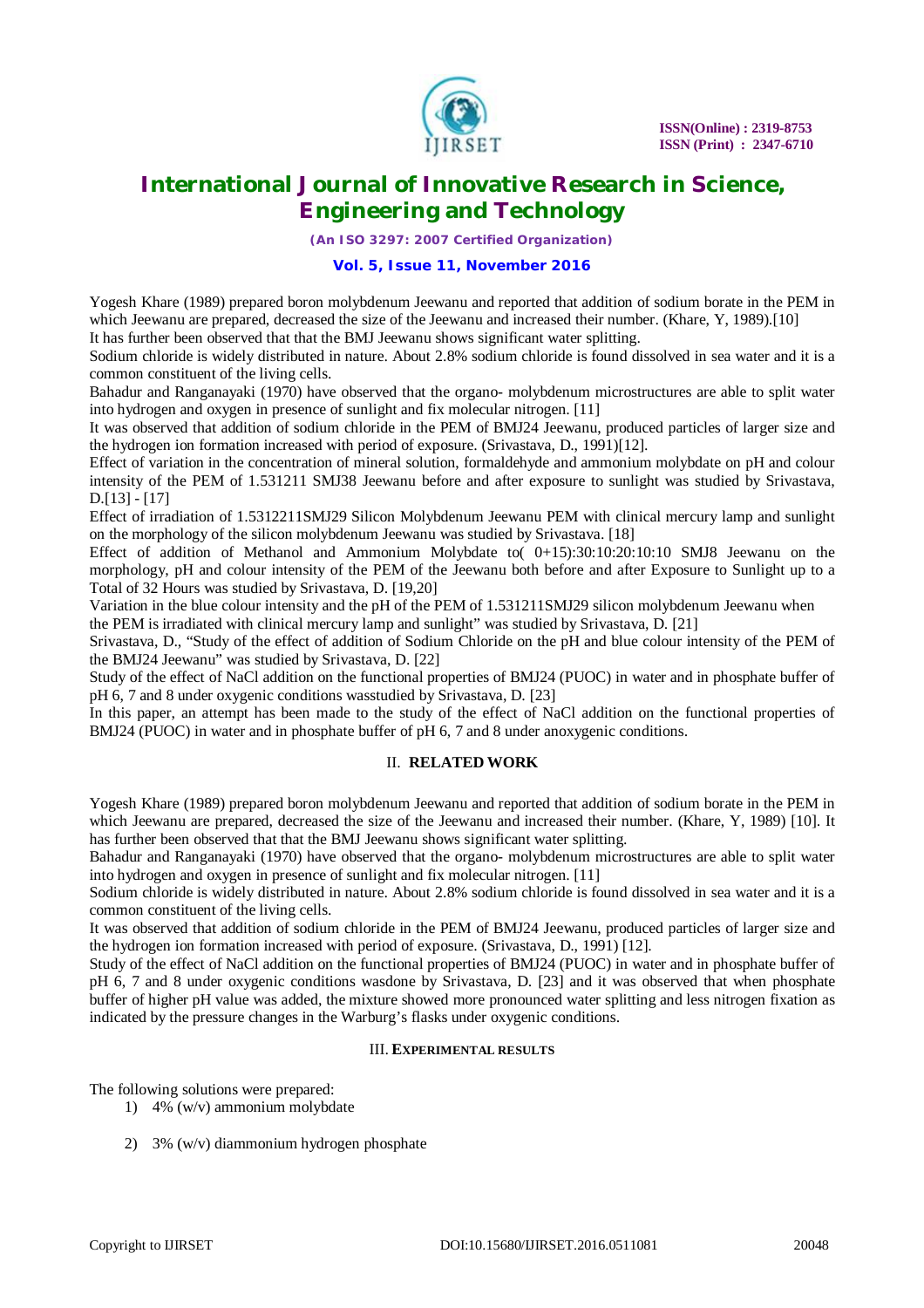

*(An ISO 3297: 2007 Certified Organization)*

## **Vol. 5, Issue 11, November 2016**

- 3) Mineral solution: This was prepared by dissolving 20.0 mg each of potassium sulphate, calcium acetate, magnesium sulphate, zinc sulphate, manganese sulphate and 10.0 mg of copper sulphate in 80 ml of double distilled water. One salt was dissolved completely before adding another salt. In a separate test tube, 50 mg of ferrous sulphate was dissolved in 10.0 ml of distilled water. To this, 0.1 ml of 6NH2SO<sup>4</sup> was added to avoid hydrolysis. Both solutions were mixed. The total volume of the mineral solution was made to 100 ml by adding distilled water.
- 4) 36% formaldehyde
- 5) 3% (w/v) sodium chloride solution,
- 6) 5% (w/v) sodium borate solution

Each solution, except formaldehyde, was sterilized in an autoclave at 15 lbs for 15 minutes.

Two clean, dry and sterilized corning conical flasks of 250 ml capacity were taken and labeled from 1 to 4.

To each flask, 15 ml of ammonium molybdate, 30 ml of diammonium hydrogen phosphate, 10 ml mineral solution, 20 ml of 36% formaldehyde and 10 ml of sodium borate were added. Then, to flask 2, 10 ml sodium chloride was also added. The total volume of flak 1 was 85 ml and the total volume of the flask 2 was 95 ml.

The flask number 1 and 2 were cotton plugged. Each flask was shaken carefully and exposed to sunlight for a total of 24 hours giving 4 hours exposure daily. Thus, in the mixture of flask 1 and 2, the Jeewanu were prepared under oxygenic conditions (PUOC). After 4 hours, 8 hours, 12 hours, 16 hours, 20 hours and 24 hours of exposure, the pH and the colorimetric readings of flask 1 and 2 were recorded. Then, after this, contents of each flask was filtered, dried and weighed and the yield was recorded.

## **PROCEDURE**

Nine clean and dry Warburg's flasks of total volume 14.5 ml and bottom area 9.5 sq.cm. were taken and labeled as 1 to 9. Flask 1 was treated as control having only 5.0 ml distilled water. 0.3 ml distilled water was kept in the side lobe. Flask number 2, 3, 4 and 5 were filled with 20.0 mg of 1.531201 BMJ24 (PUOC) Jeewanu without NaCl in its PEM and 4.0 ml distilled water respectively. In the remaining flasks labeled 6, 7, 8 and 9, 20.0 mg of 1.531211 BMJ24 (PUOC) Jeewanu with NaCl in its PEM and 4.0 ml of distilled water was added.

In the side lobe of each flask 0.3 ml of distilled water was added. Then, in flask 2 and 6, 1 ml distilled water, in flask 3 and 7, I ml phosphate buffer solution of pH 6, in flask 4 and 8, I ml phosphate buffer solution of pH 7, in flask 5 and 9, I ml phosphate buffer solution of pH 8 were added respectively. These flasks were attached to their respective manometers filled with mercury.

The whole apparatus was then exposed to sunlight for half an hour. The pressure changes of the Warburg's flasks were recorded after every five minutes. Then the whole apparatus was brought in shade for half an hour, readings were taken at every five minutes intervals. The whole process was repeated twice in a day.

The readings of the control flask having water alone were subtracted from each reading at that time to account for the pressure difference due to the change in the temperature.

#### **Working under anoxygenic condition**

Before the commencement of the observations under anoxygenic conditions, the oxygen in the overhead space of the Warburg flask was completely absorbed in pyrogallol and alkali mixture. For this, 0.3 ml alkaline pyrogallol was kept in the side lobe of the Warburg flask after keeping the necessary contents in the flask. The side lobes of the experimental flasks were covered with the black cloth of same size and same material. The same procedure was adopted for the control Warburg flask also to record the pressure due to temperature variation. The side lobes of the Warburg flasks were covered with black cloth to avoid the photochemical decomposition of alkaline pyrogallol.

The tap of the manometers were closed. The pressure in the Warburg flasks decreased as the oxygen in it was absorbed in the alkaline pyrogallol kept in the side lobe. When the pressure became constant, the outer tap of the manometer was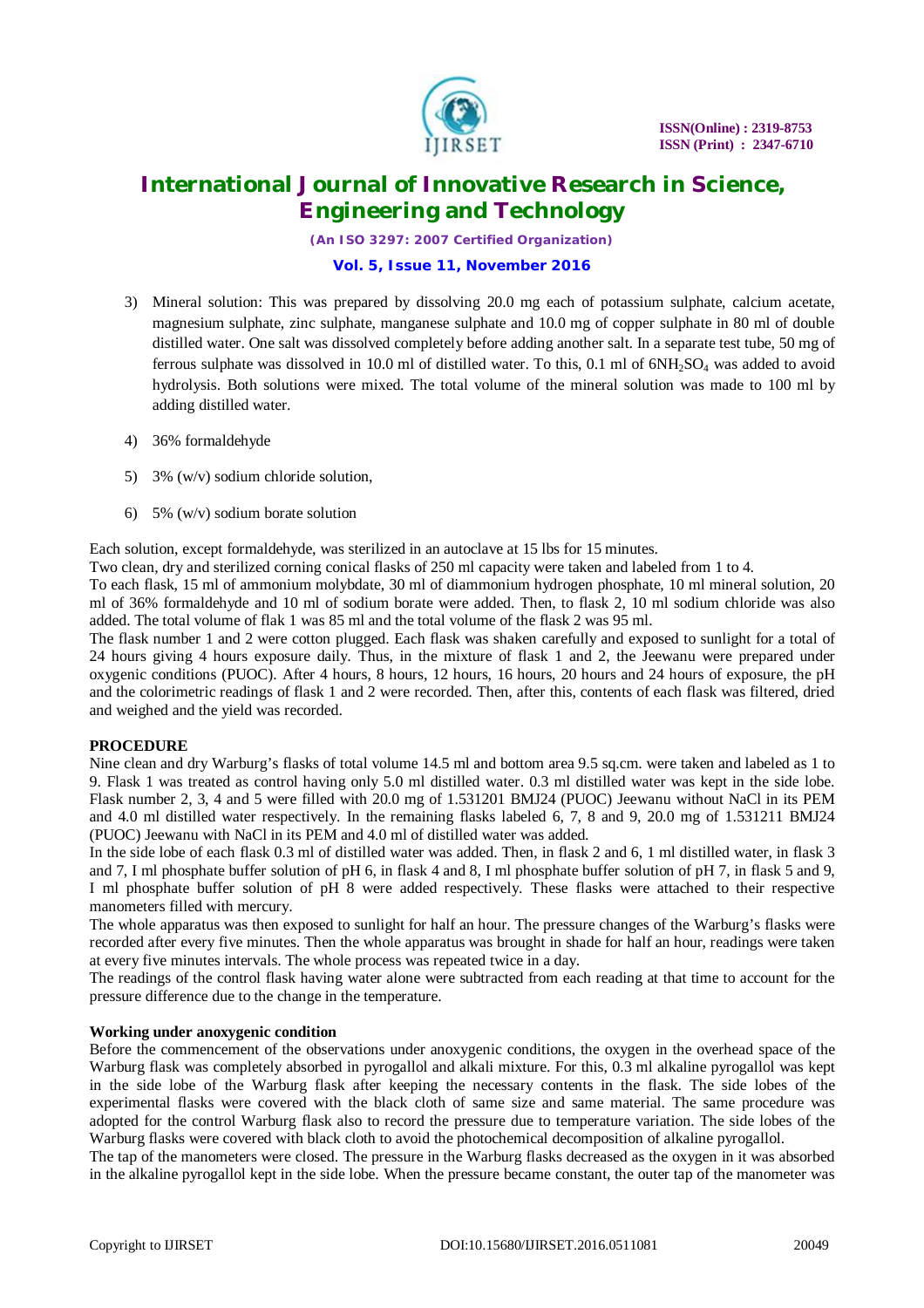

*(An ISO 3297: 2007 Certified Organization)*

#### **Vol. 5, Issue 11, November 2016**

opened to allow the pressure of the Warburg flask to come up to the atmospheric pressure. The air which came in consisted of oxygen too and this oxygen was again allowed to be absorbed.

The process of opening the tap and allowing the air to go into the flask to nullify the pressure decrease in the flask was repeated several times till the oxygen of the overhead space of the Warburg flask was absorbed and there was no decrease in the pressure of the flask even after allowing the mixture to stand overnight. This gave indication that there was no oxygen left in the overhead space of the mixture. The side lobes of all the Warburg flasks were covered with the same size of black cloth to avoid photochemical decomposition of alkaline pyrogallol solution and to provide similar condition in all the Warburg flasks. Only at this stage, the experiments were started.

Always a Warburg flask containing only corresponding amount of water with alkaline pyrogallol in the side lobe was kept as a control along with the experimental flasks. In the control flask, no Jeewanu sample was kept. This control was kept near the experimental flask and its readings were taken simultaneously along with the reading of the experimental mixture. The atmospheric pressure was recorded by a barometer during the experiment.

#### **Preparation of alkaline pyrogallol**

0.15 ml of 30% aqueous solution of sodium hydroxide and 0.15 ml of 20% aqueous solution of pyrogallol were mixed and thus the alkaline pyrogallol was prepared.

#### **OBSERVATIONS TABLE – 1**

Effect of sodium chloride on the amount of solid material formed in the two PEM.

| Flask no. | Type of PEM of BMJ24    | Amount of solid material formed in |
|-----------|-------------------------|------------------------------------|
|           |                         | the PEM in g                       |
|           | PEM without NaCl (PUOC) | 0.7702                             |
|           | PEM with NaCl (PUOC)    | 0.7734                             |

It was observed that the amount of solid material formed in the PEM having NaCl(PUOC) was slightly more. The readings of the Warburg's flasks were as follows:

#### **TABLE – 2**

Pressure changes in Warburg's flasks (in cm of mercury), containing 1.531201 BMJ24 (PUOC) without NaCl in the PEM and 1.531211 BMJ24 (PUOC) with NaCl in the PEM, in water and in phosphate buffer of pH values 6, 7 and 8 under anoxygenic conditions.

|            | 1.531201 BMJ24 (PUOC) without NaCl |        |        | 1.531211 BMJ24 (PUOC) with NaCl |        |        |         |        |
|------------|------------------------------------|--------|--------|---------------------------------|--------|--------|---------|--------|
| in<br>Time | pH of phosphate buffer             |        |        | pH of phosphate buffer          |        |        |         |        |
| minutes    | water                              | 6      |        | 8                               | water  | 6      |         | 8      |
|            |                                    |        |        |                                 |        |        |         |        |
| Sunlight   |                                    |        |        |                                 |        |        |         |        |
| 5          | $-2.0$                             | 0.7    | 0.0    | 0.3                             | $-0.5$ | 0.4    | $-9.3$  | $-6.6$ |
| 10         | 0.1                                | 2.3    | 0.4    | 1.5                             | 0.0    | 1.2    | $-9.1$  | $-5.4$ |
| 15         | 0.1                                | 1.9    | 0.7    | 2.4                             | 0.2    | 0.8    | $-8.7$  | $-4.9$ |
| 20         | 0.0                                | 2.4    | 1.3    | 2.3                             | 0.3    | 1.1    | $-8.1$  | $-4.7$ |
| 25         | $0.0\,$                            | 1.5    | 0.4    | 2.5                             | 0.4    | 0.4    | $-7.9$  | $-4.7$ |
| 30         | 0.3                                | 1.4    | 0.4    | 3.3                             | 0.4    | 1.3    | $-8.0$  | $-3.8$ |
| Shade      |                                    |        |        |                                 |        |        |         |        |
| 5          | $-0.5$                             | $-2.2$ | $-0.3$ | 2.5                             | $-0.4$ | $-0.1$ | $-9.1$  | $-4.9$ |
| 10         | $-0.5$                             | $-2.9$ | $-0.2$ | 1.9                             | $-0.8$ | $-1.0$ | $-9.8$  | $-5.0$ |
| 15         | $-0.7$                             | $-2.2$ | $-0.4$ | 1.8                             | $-0.8$ | $-1.4$ | $-10.3$ | $-5.9$ |
| 20         | $-0.8$                             | $-3.5$ | $-0.2$ | 0.2                             | $-1.0$ | $-2.0$ | $-10.4$ | $-6.8$ |
| 25         | $-0.8$                             | $-3.4$ | $-0.6$ | 0.0                             | $-1.0$ | $-1.8$ | $-10.3$ | $-7.1$ |
| 30         | $-1.3$                             | $-3.5$ | $-0.6$ | 0.4                             | $-1.1$ | $-1.9$ | $-10.8$ | $-7.3$ |
| Sunlight   |                                    |        |        |                                 |        |        |         |        |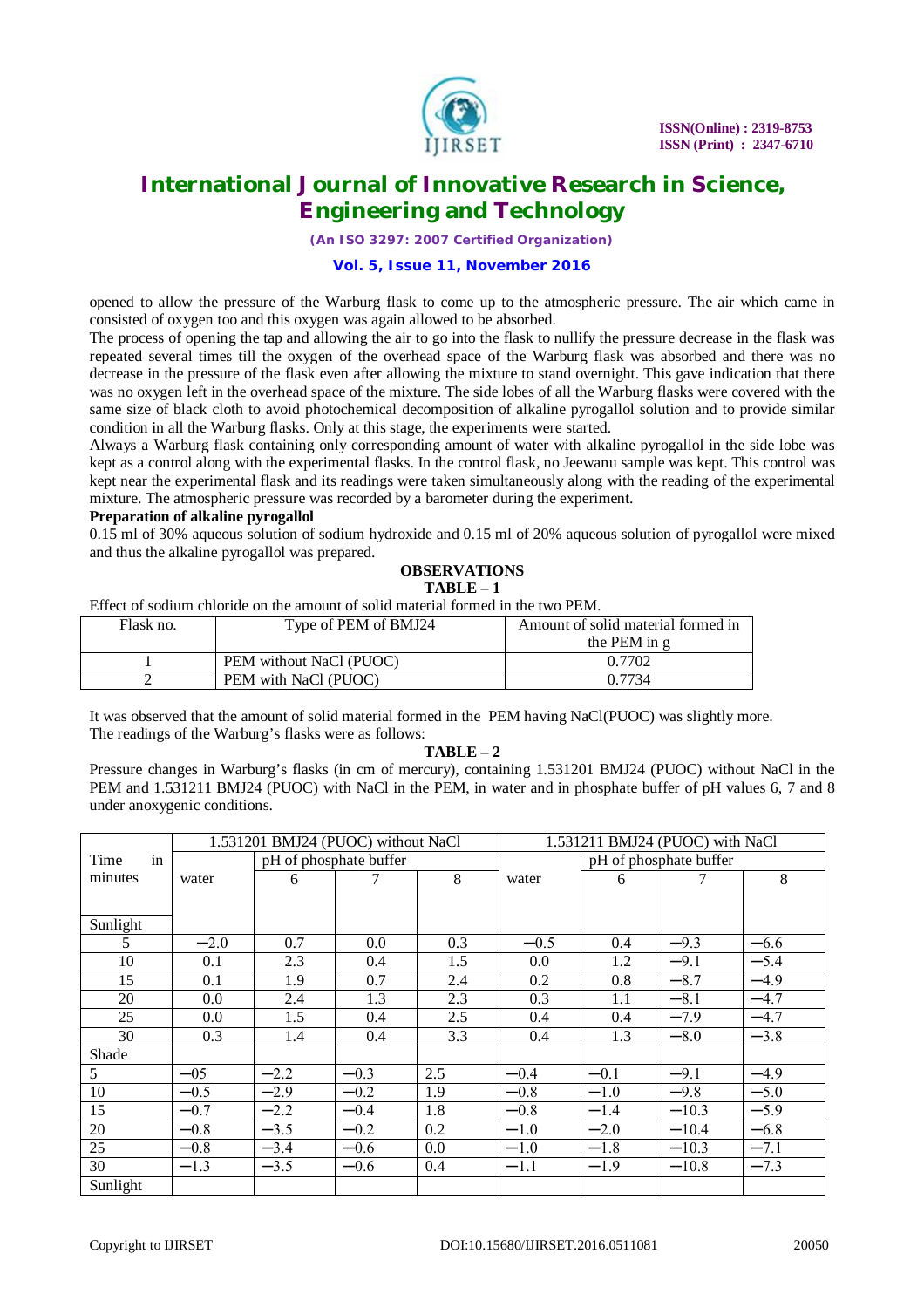

*(An ISO 3297: 2007 Certified Organization)*

| 5     | $-0.6$ | $-2.7$ | $-0.3$ | 1.2    | $-0.5$ | $-1.9$ | $-10.3$ | $-5.8$ |
|-------|--------|--------|--------|--------|--------|--------|---------|--------|
| 10    | $-0.5$ | $-2.2$ | 0.1    | 2.6    | 0.0    | $-0.4$ | $-9.8$  | $-4.4$ |
| 15    | $-0.2$ | $-1.7$ | 0.4    | 2.3    | 0.6    | 0.1    | $-9.6$  | $-4.7$ |
| 20    | $-0.1$ | $-1.9$ | 0.7    | 2.5    | 0.7    | 0.3    | $-9.4$  | $-4.6$ |
| 25    | $-0.1$ | $-1.6$ | 0.9    | 3.1    | 0.7    | 0.5    | $-9.3$  | $-4.0$ |
| 30    | 0.0    | $-1.7$ | 0.8    | 3.1    | 0.6    | 0.4    | $-10.2$ | $-3.9$ |
| Shade |        |        |        |        |        |        |         |        |
| 5     | $-0.9$ | $-2.3$ | $+0.1$ | $+1.6$ | $-1.0$ | $-0.8$ | $-9.8$  | $-5.4$ |
| 10    | $-1.2$ | $-2.3$ | $+0.4$ | $+1.2$ | $-1.1$ | $-1.8$ | $-10.6$ | $-6.5$ |
| 15    | $-1.1$ | $-1.3$ | $-0.6$ | $-0.1$ | $-1.3$ | $-1.4$ | $-10.8$ | $-7.1$ |
| 20    | $-0.9$ | $-2.2$ | $-0.9$ | $-0.1$ | $-1.0$ | $-1.4$ | $-11.1$ | $-7.6$ |
| 25    | $-0.9$ | $-2.5$ | $-0.8$ | $-0.1$ | $-1.0$ | $-1.4$ | $-11.2$ | $-7.7$ |
| 30    | $-0.9$ | $-2.5$ | $-1.3$ | $-1.3$ | $-1.0$ | $-1.5$ | $-11.3$ | $-7.9$ |

## **Vol. 5, Issue 11, November 2016**

#### IV. **CONCLUSION**

When the 1.531201 BMJ24 Jeewanu prepared under oxygenic conditions (PUOC) without NaCl in the PEM and 1.531211 BMJ24 Jeewanu (PUOC) with NaCl were studied under anoxygenic conditions, it was found that both water splitting and nitrogen fixation were less as compared to that under oxygenic conditions. However, the mixture having 1.531211 BMJ24 Jeewanu with NaCl in its PEM prepared under oxygenic conditions (PUOC) showed more water splitting.

It was further observed that as the pH value of the phosphate buffer increased, the mixture having 1.531201 BMJ24 (PUOC) without NaCl showed more pronounced water splitting as shown by the increase in the pressure of Warburg's flasks on exposure to sunlight and less nitrogen fixation as diimine as indicated by the decrease in the pressure in shade under anoxygenic conditions and in closed systems. But the mixture having 1.531211 BMJ24 (PUOC) with NaCl showed less photolytic splitting of water in light and more fixation of nitrogen of the overhead space of Warburg's flasks as diimine.

The maximum water splitting was observed in the mixture having phosphate buffer of pH 8 and 1.531201 BMJ24 Jeewanu (PUOC) without NaCl. The maximum nitrogen fixation was recorded in the mixture having phosphate buffer of pH 7 and 1.531211 BMJ24 Jeewanu (PUOC) with NaCl.

So in general, it can be said that 1.531211 BMJ24 Jeewanu (PUOC) with NaCl in presence of phosphate buffer of pH 7 was most efficient in splitting water under oxygenic conditions while under anoxygenic conditions, it was most efficient in the fixation of nitrogen as indicated by the maximum increase of 4.9 cm in the Warburg's flask and maximum decrease of 11.3 cm in the Warburg's flask respectively.

#### **REFERENCES**

- [1] Bahadur, K. and Ranganayaki, S., Zbl. Bakt. 117(2), pp 567, 574, 1964.
- [2] Haldane, J.B.S., Rationalist Ann.: Science and Human Life, Harper Bros, New York and London, (1933), pp 148-49, 1929.
- [3] Oparin, A.I., Proiskhozhdenie zhizni, Izd.Moskovskii Robochii, Moscow, 1924.
- [4] Bahadur, K., Zbl. Bakt. 121(2), pp 291-319, 1967.
- [5] Blum, H.F., American Scientist, 49(4), pp 474-479, 1961.
- [6] Bahadur, K. and Ranganayaki, S., Vijanana Parishad Anusandhan Patrika, 9(4), pp 171-82, 1966.
- [7] Bahadur K. and Ranganayaki S., "Origin of life, a functional approach", M/S Ram Narain Lal and Beni Prasad, Allahabad, India, 1980.
- [8] Kumar, S., "Studies in the Photochemical Molecular Evolution in Aqueous Systems", D.Phil. Thesis, Dept. of Chem. Univ. of Allahabad, Allahabad, India, 1981.
- [9] Smith A.E., Folsome C. and Bahadur K., Experientia, 37, pp 357, 1981.
- [10] Khare, Y., "Photochemical Splitting of Water by Organo- Molybdenum Jeewanu", D.Phil. Thesis, Dept. of Chem. Univ. of Allahabad, Allahabad, India, 1989.
- [11] Bahadur, K. and Ranganayaki, S. , J. Brit. Interplanetary Soc., Vol. 23(12), 813-829, 1970.
- [12] Srivastava, D., "Study of the kinetics of Jeewanu the Autopoetic Eukaryote", D.Phil. Thesis, Dept. of Chemistry, Univ. of Allahabad, Allahabad, India, 1991.